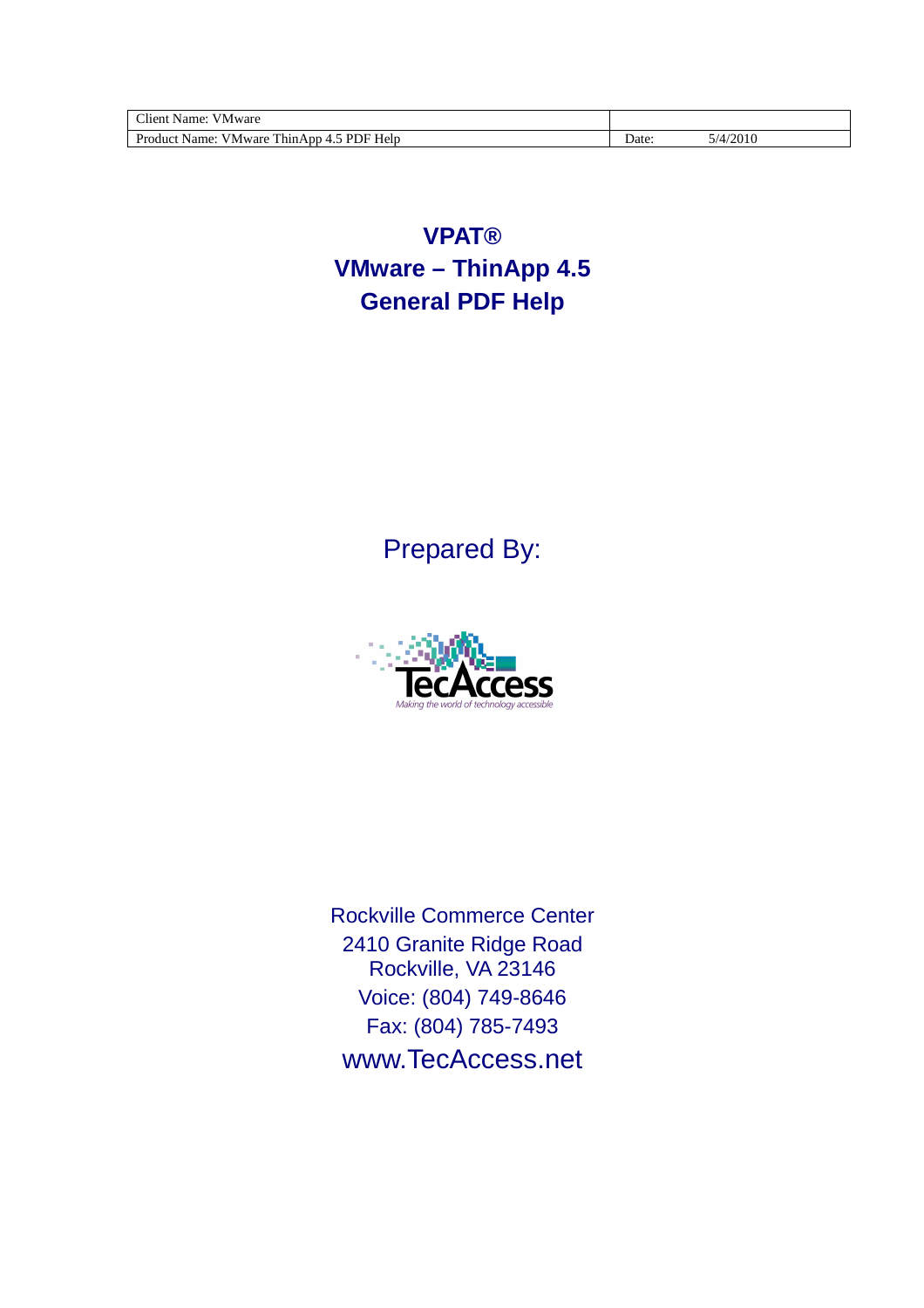| Client<br>VMware<br>Name:                             |       |          |
|-------------------------------------------------------|-------|----------|
| Product Name:<br>PDF<br>Help<br>ThinApp 4.5<br>VMware | ⊅ate: | 5/4/2010 |

## **VPAT**

#### **Product:** VMware ThinApp PDF Help **Components covered**: Online help PDF Files **Contact for more information:** http://www.VMware.com **Date:** March 31, 2010

|                                                                    |                                      | <b>Summary of Voluntary Product Accessibility Template</b>                                      |
|--------------------------------------------------------------------|--------------------------------------|-------------------------------------------------------------------------------------------------|
| <b>Criteria</b>                                                    | <b>Supporting</b><br><b>Features</b> | <b>Remarks and Explanations</b>                                                                 |
| Section 1194.21 Software Applications<br>and Operating Systems     | <b>Not</b><br>Applicable             | This is applicable to the PDF<br>documentation. Please refer to the<br>included1194.21 section. |
| Section 1194.22 Web-based Internet<br>Information and Applications | Not<br>Applicable                    |                                                                                                 |
| Section 1194.23 Telecommunications<br>Products                     | Not<br>Applicable                    |                                                                                                 |
| Section 1194.24 Video and Multimedia<br>Products                   | Not<br>Applicable                    |                                                                                                 |
| Section 1194.25 Self-contained, Closed<br>Products                 | <b>Not</b><br>Applicable             |                                                                                                 |
| Section 1194.26 Desktop and Portable<br>Computers                  | Not<br>Applicable                    |                                                                                                 |
| Section 1194.31 Functional<br>Performance Criteria                 | Supports with<br>Exceptions          | Please reference the included 1194.21,<br>and 1194.31 sections.                                 |
| Section 1194.41 Information,<br>Documentation and Support          | Supports                             | Please reference the included 1194.41<br>section.                                               |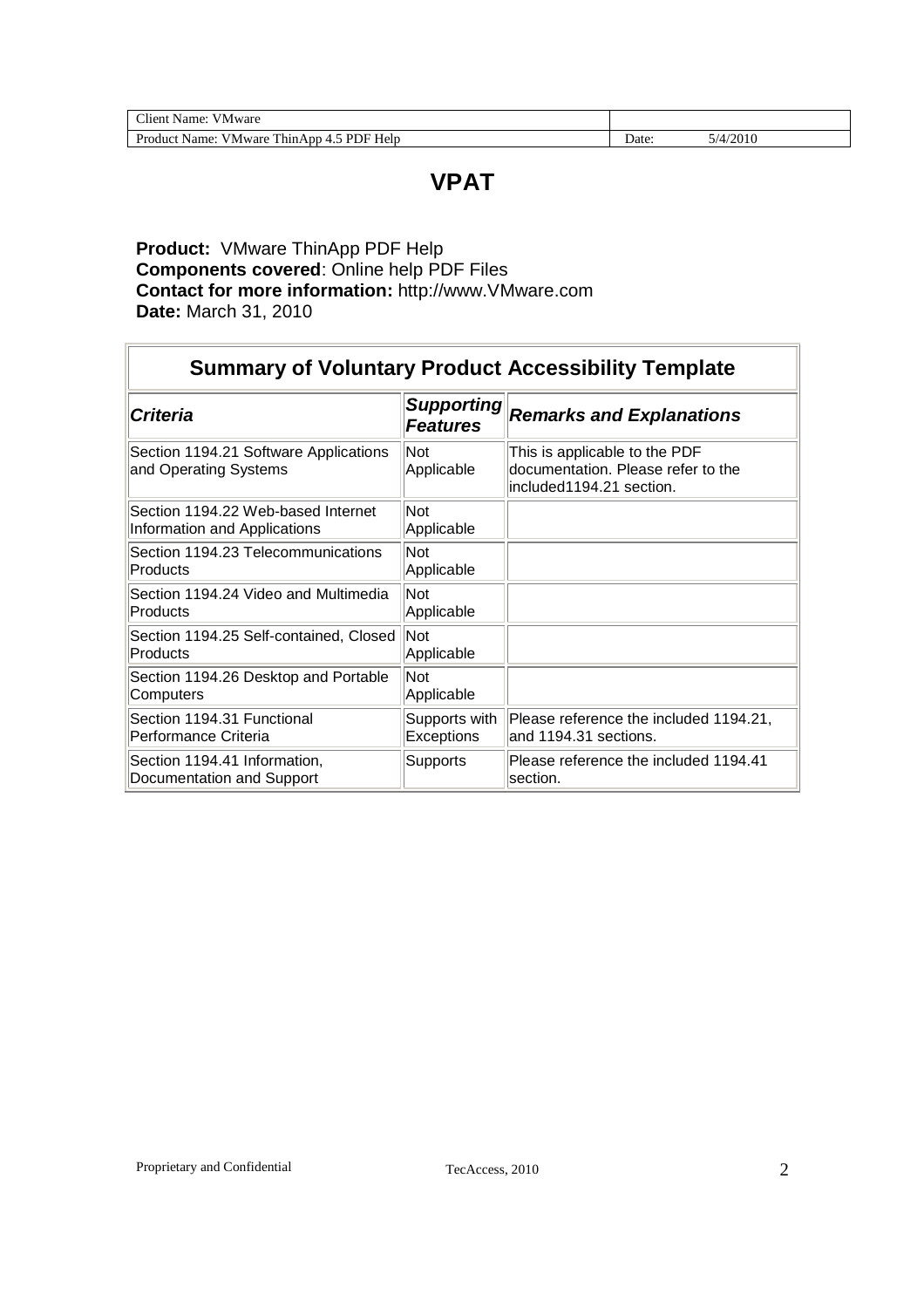| $\sim$<br>Name:<br>V Mware<br>'lieni'                                   |       |       |
|-------------------------------------------------------------------------|-------|-------|
| Produci<br>DI<br>DF.<br>Help<br>Name:<br>Mware<br>ำา<br>. 111117<br>. . | Date: | /2010 |

## **Explanation of Supporting Features (second column on VPAT)**

| <b>Supports</b>                                                                   | Use this language when you<br>determine the product fully<br>meets the letter and intent of the<br>Criteria.                                                                                                                                                                                                                                                |
|-----------------------------------------------------------------------------------|-------------------------------------------------------------------------------------------------------------------------------------------------------------------------------------------------------------------------------------------------------------------------------------------------------------------------------------------------------------|
| <b>Supports with Exceptions</b>                                                   | Use this language when you<br>determine the product does not<br>fully meet the letter and intent of<br>the Criteria, but provides some<br>level of access relative to the<br>Criteria.                                                                                                                                                                      |
| <b>Supports through Equivalent Facilitation</b>                                   | Use this language when you<br>have identified an alternate way<br>to meet the intent of the Criteria<br>or when the product does not<br>fully meet the intent of the<br>Criteria.                                                                                                                                                                           |
| <b>Supports when combined with Compatible Assistive</b><br><b>Technology (AT)</b> | Use this language when you<br>determine the product fully<br>meets the letter and intent of the<br>Criteria when used in<br>combination with Compatible AT.<br>For example, many software<br>programs can provide speech<br>output when combined with a<br>compatible screen reader<br>(commonly used Assistive<br>Technology for people who are<br>blind). |
| <b>Does Not Support</b>                                                           | Use this language when you<br>determine the product does not<br>meet the letter or intent of the<br>Criteria.                                                                                                                                                                                                                                               |
| <b>Not Applicable</b>                                                             | Use this language when you<br>determine the Criteria does not<br>apply to the specific product.                                                                                                                                                                                                                                                             |
| Not Applicable -<br><b>Fundamental Alteration Exception Applies</b>               | Use this language when you<br>determine a Fundamental<br>Alteration of the product would<br>be required to meet the Criteria<br>(see the access board standards<br>for the definition of "fundamental<br>alteration").                                                                                                                                      |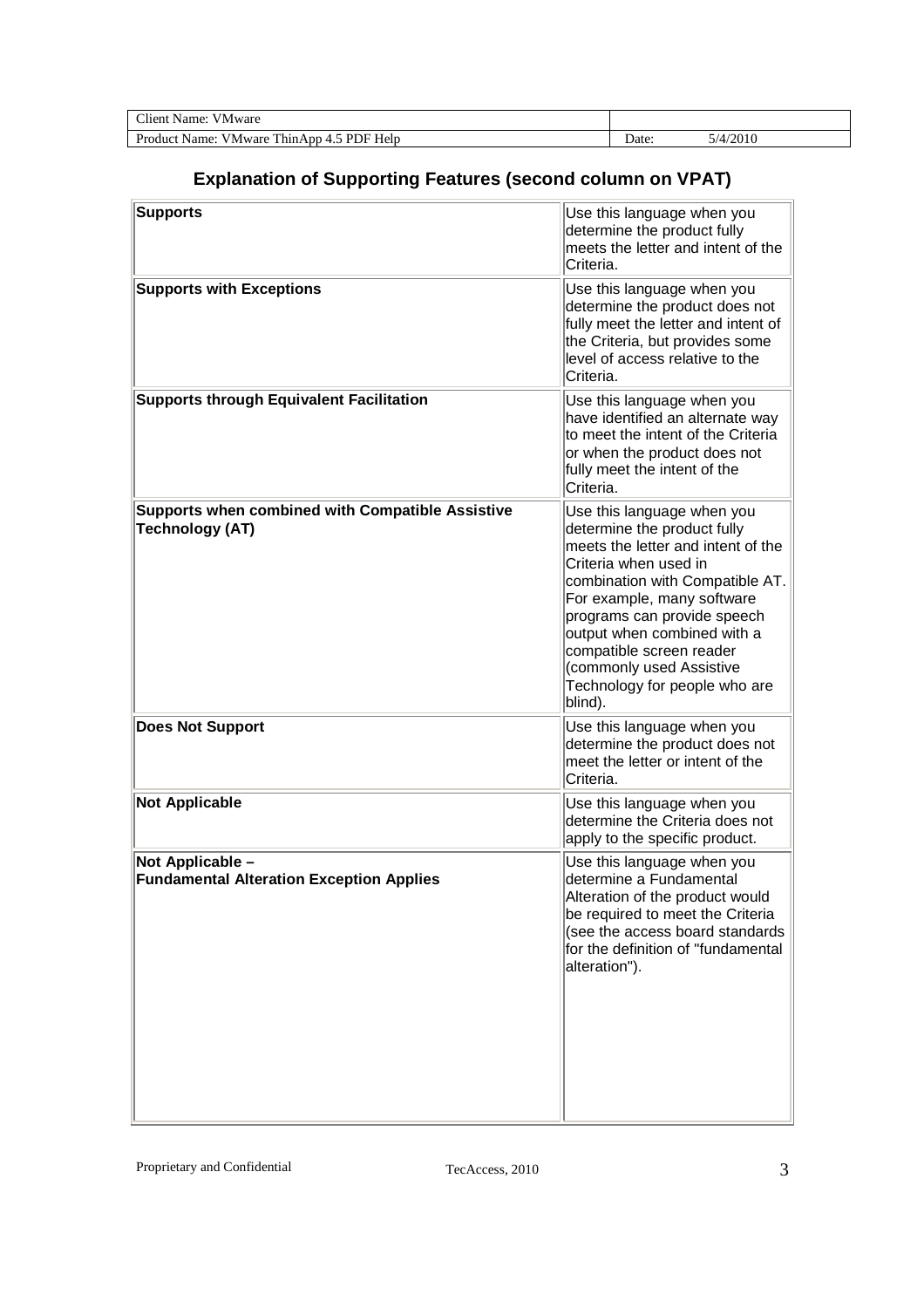| $C$ lion<br>/ Mware<br>.same<br>.                                                                  |      |        |
|----------------------------------------------------------------------------------------------------|------|--------|
| $\sim$<br>ות<br>$D_{\nu\sigma}$<br>DΕ<br>Jame.<br>ำาท<br>Help<br>ware<br>$\sim$<br>M<br>∍าบ⊾<br>[. | Jate | 10.010 |

|                                                                                                                                                                                                                                                                                                                                                                                                                                                                                                                                                                                                |                                               | 1194.21 Software Applications and Operating Systems                                                                                                       |
|------------------------------------------------------------------------------------------------------------------------------------------------------------------------------------------------------------------------------------------------------------------------------------------------------------------------------------------------------------------------------------------------------------------------------------------------------------------------------------------------------------------------------------------------------------------------------------------------|-----------------------------------------------|-----------------------------------------------------------------------------------------------------------------------------------------------------------|
| <b>Criteria</b>                                                                                                                                                                                                                                                                                                                                                                                                                                                                                                                                                                                | <b>Supporting</b><br><b>Features</b>          | <b>Remarks and Explanations</b>                                                                                                                           |
| (a) When software is designed to run on<br>a system that has a keyboard, product<br>functions shall be executable from a<br>keyboard where the function itself or the<br>result of performing a function can be<br>discerned textually.                                                                                                                                                                                                                                                                                                                                                        | <b>Supports</b><br>with<br><b>Exceptions</b>  | Reading order is incorrect due to<br>untagged PDF documents.                                                                                              |
| (b) Applications shall not disrupt or<br>disable activated features of other<br>products that are identified as<br>accessibility features, where those<br>features are developed and<br>documented according to industry<br>standards. Applications also shall not<br>disrupt or disable activated features of<br>any operating system that are identified<br>as accessibility features where the<br>application programming interface for<br>those accessibility features has been<br>documented by the manufacturer of the<br>operating system and is available to the<br>product developer. | <b>Supports</b><br>with<br><b>Exceptions</b>  | Lack of tagging in PDF document can<br>disable built in accessibility features in the<br>operating system, Acrobat Reader and in<br>Assistive Technology. |
| (c) A well-defined on-screen indication<br>of the current focus shall be provided<br>that moves among interactive interface<br>elements as the input focus changes.<br>The focus shall be programmatically<br>exposed so that Assistive Technology<br>can track focus and focus changes.                                                                                                                                                                                                                                                                                                       | <b>Supports</b><br>with<br><b>Exceptions</b>  | Focus cannot be determined in an<br>untagged PDF document.                                                                                                |
| (d) Sufficient information about a user<br>interface element including the identity,<br>operation and state of the element shall<br>be available to Assistive Technology.<br>When an image represents a program<br>element, the information conveyed by<br>the image must also be available in text.                                                                                                                                                                                                                                                                                           | <b>Supports</b><br>with<br><b>Exceptions</b>  | Some images are missing alternative text<br>in the PDF documents.                                                                                         |
| (e) When bitmap images are used to<br>identify controls, status indicators or<br>other programmatic elements, the<br>meaning assigned to those images shall<br>be consistent throughout an<br>application's performance.                                                                                                                                                                                                                                                                                                                                                                       | Not<br>Applicable                             | Bitmaps are not used in this product.                                                                                                                     |
| (f) Textual information shall be provided<br>through operating system functions for<br>displaying text. The minimum<br>information that shall be made available<br>is text content, text input caret location                                                                                                                                                                                                                                                                                                                                                                                  | <b>Supports</b><br>lwith<br><b>Exceptions</b> | Not all text is displayed through operating<br>system function for displaying text.                                                                       |

 $\mathbb{F}$ 

 $\overline{a}$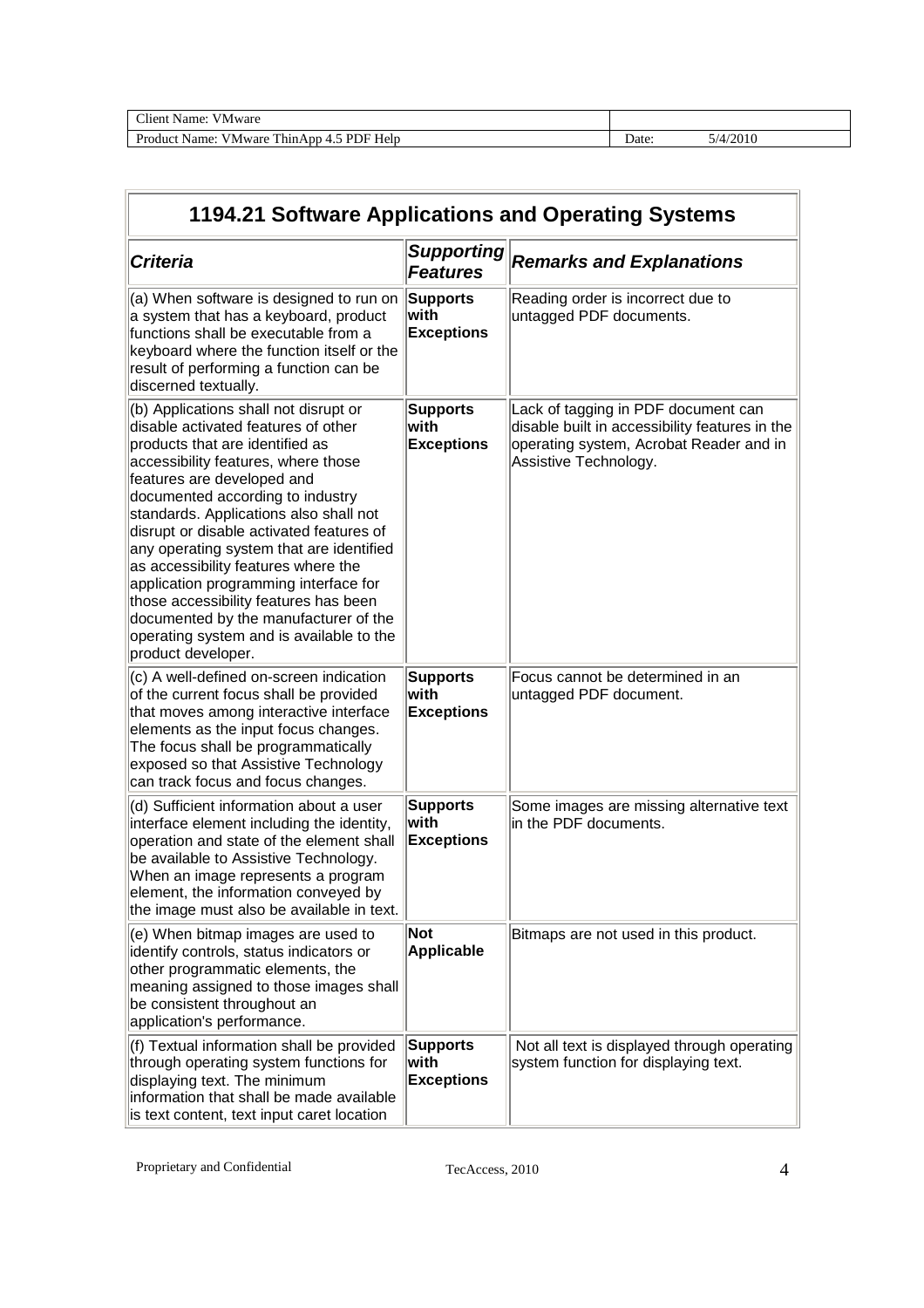| $\sim$<br>110r<br>Mwar<br>ame<br>ы                                   |      |               |
|----------------------------------------------------------------------|------|---------------|
| $\mathbf{v}$<br>D<br>مصول<br>ware<br>teln<br>в. <i>п</i><br>. .<br>. | Jate | $\sim$<br>,,, |

# **1194.21 Software Applications and Operating Systems**

| <b>Criteria</b>                                                                                                                                                                                                                                              | <b>Supporting</b><br><b>Features</b> | <b>Remarks and Explanations</b>                                                                                                                                       |
|--------------------------------------------------------------------------------------------------------------------------------------------------------------------------------------------------------------------------------------------------------------|--------------------------------------|-----------------------------------------------------------------------------------------------------------------------------------------------------------------------|
| and text attributes.                                                                                                                                                                                                                                         |                                      |                                                                                                                                                                       |
| (g) Applications shall not override user<br>selected contrast and color selections,<br>and other individual display attributes.                                                                                                                              | <b>Supports</b>                      | Supported through Acrobat Reader.                                                                                                                                     |
| (h) When animation is displayed, the<br>information shall be displayable in at<br>least one non-animated presentation<br>mode at the option of the user.                                                                                                     | <b>Not</b><br>Applicable             | There is no animation in the application.                                                                                                                             |
| (i) Color coding shall not be used as the<br>only means of conveying information,<br>indicating an action, prompting a<br>response or distinguishing a visual<br>element.                                                                                    | <b>Supports</b>                      | This product does not use color coding as<br>the only means to convey information,<br>indicating an action, prompting responses<br>or distinguishing visual elements. |
| (i) When a product permits a user to<br>adjust color and contrast settings, a<br>variety of color selections capable of<br>producing a range of contrast levels<br>shall be provided.                                                                        | Not<br>Applicable                    | This is dependent upon the product being<br>used to produce the document and to<br>read the document.                                                                 |
| (k) Software shall not use flashing or<br>blinking text, objects or other elements<br>having a flash or blink frequency greater<br>than 2 Hz and lower than 55 Hz.                                                                                           | <b>Not</b><br>Applicable             | No flashing or blinking text is used in this<br>broduct.                                                                                                              |
| (I) When electronic forms are used, the<br>form shall allow people using Assistive<br>Technology to access the information,<br>field elements and functionality required<br>for completion and submission of the<br>form, including all directions and cues. | <b>Not</b><br>Applicable             | Documentation does not contain<br>lelectronic forms.                                                                                                                  |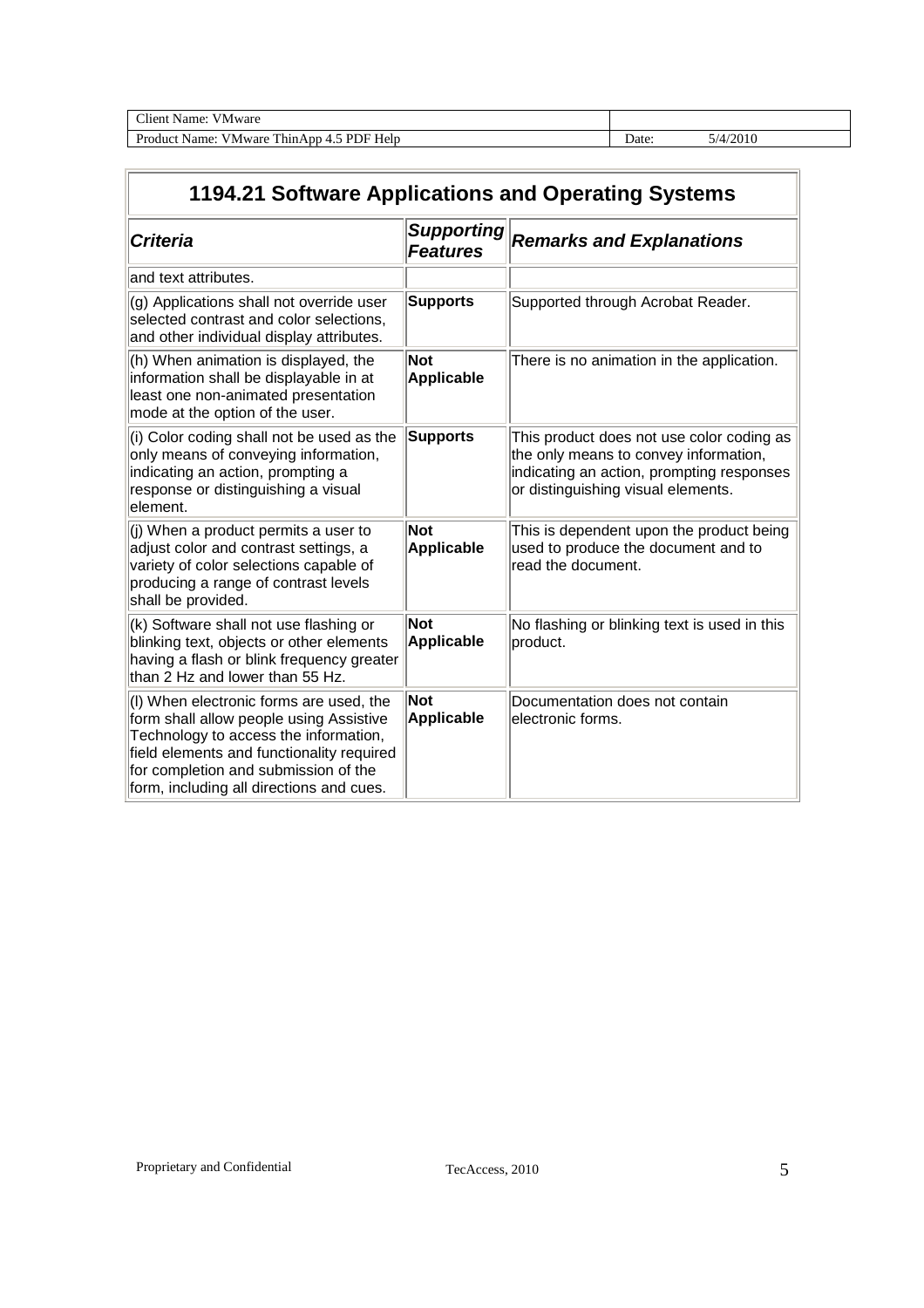Client Name: VMware

Product Name: VMware ThinApp 4.5 PDF Help Date: 5/4/2010

|                                                                                                                                                                                                                                                                                                                                                    | 1194.31 Functional Performance Criteria |                                                  |
|----------------------------------------------------------------------------------------------------------------------------------------------------------------------------------------------------------------------------------------------------------------------------------------------------------------------------------------------------|-----------------------------------------|--------------------------------------------------|
| <b>Criteria</b>                                                                                                                                                                                                                                                                                                                                    | <b>Supporting Features</b>              | <b>Remarks and</b><br><b>Explanations</b>        |
| (a) At least one mode of<br>operation and<br>information retrieval that<br>does not require user<br>vision shall be provided,<br>or support for Assistive<br>Technology used by<br>people who are blind or<br>visually impaired shall be<br>provided.                                                                                              | <b>Supports with Exceptions</b>         | Reference 1194.21                                |
| (b) At least one mode of<br>operation and<br>information retrieval that<br>does not require visual<br>acuity greater than 20/70<br>shall be provided in<br>audio and enlarged print<br>output working together<br>or independently, or<br>support for Assistive<br>Technology used by<br>people who are visually<br>impaired shall be<br>provided. | <b>Supports with Exceptions</b>         | Reference 1194.21                                |
| (c) At least one mode of<br>operation and<br>information retrieval that<br>does not require user<br>hearing shall be<br>provided, or support for<br>Assistive Technology<br>used by people who are<br>deaf or hard of hearing<br>shall be provided.                                                                                                | <b>Supports</b>                         | Hearing is not<br>required to access<br>content. |
| (d) Where audio<br>information is important<br>for the use of a product,<br>at least one mode of<br>operation and<br>information retrieval shall<br>be provided in an<br>enhanced auditory<br>fashion, or support for<br>assistive hearing devices<br>shall be provided.                                                                           | <b>Not Applicable</b>                   | Audio is not used.                               |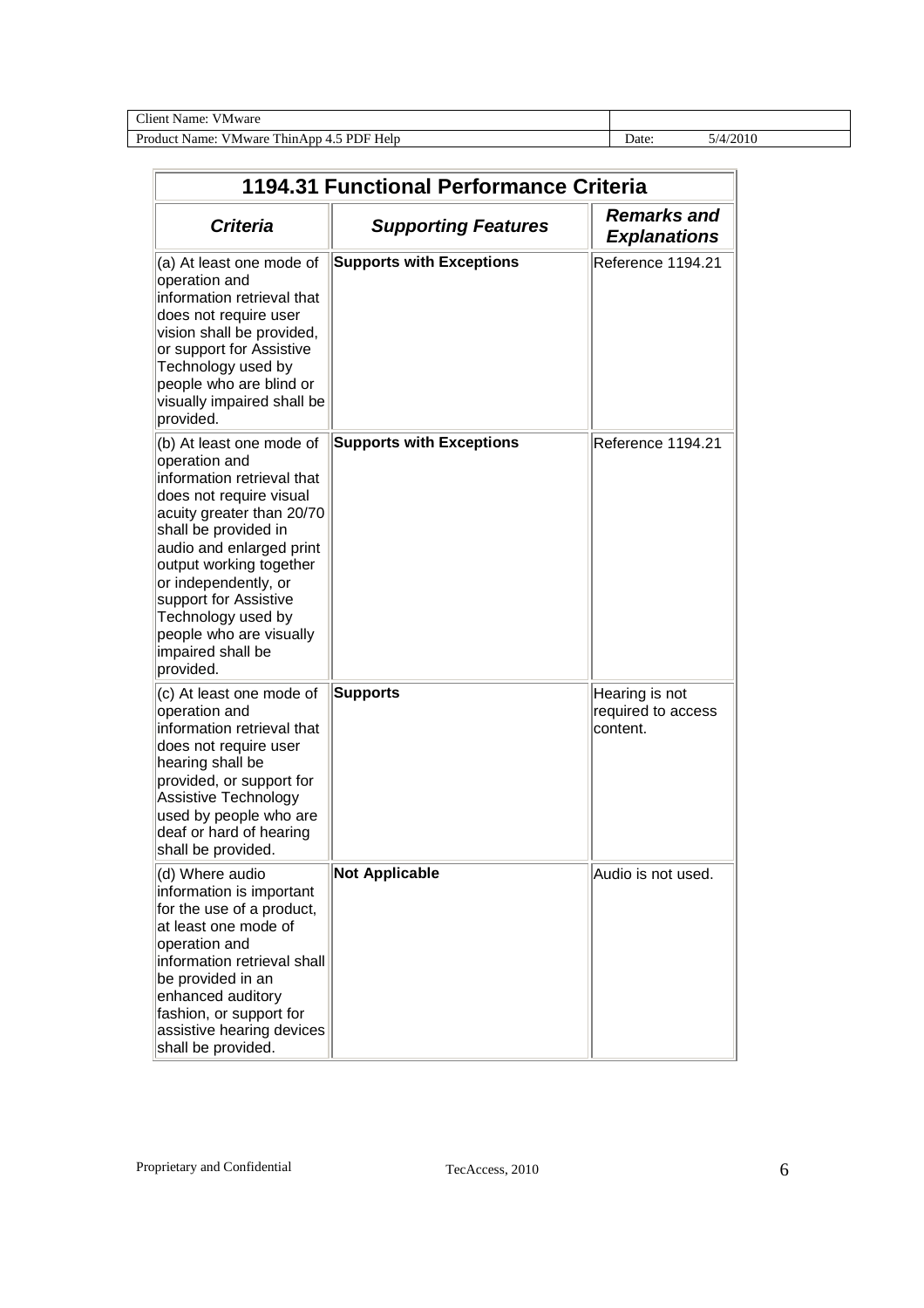Client Name: VMware

Product Name: VMware ThinApp 4.5 PDF Help Date: 5/4/2010

| 1194.31 Functional Performance Criteria                                                                                                                                                                                              |                            |                                                                       |
|--------------------------------------------------------------------------------------------------------------------------------------------------------------------------------------------------------------------------------------|----------------------------|-----------------------------------------------------------------------|
| <b>Criteria</b>                                                                                                                                                                                                                      | <b>Supporting Features</b> | <b>Remarks and</b><br><b>Explanations</b>                             |
| (e) At least one mode of<br>operation and<br>information retrieval that<br>does not require user<br>speech shall be<br>provided, or support for<br>Assistive Technology<br>used by people with<br>disabilities shall be<br>provided. | <b>Supports</b>            | User speech is not<br>required to access<br>content.                  |
| (f) At least one mode of<br>operation and<br>information retrieval that<br>does not require fine<br>motor control or<br>simultaneous actions<br>and that is operable with<br>limited reach and<br>strength shall be<br>provided.     | Supports                   | Fine motor control is<br>not required to<br>access this<br>ldocument. |